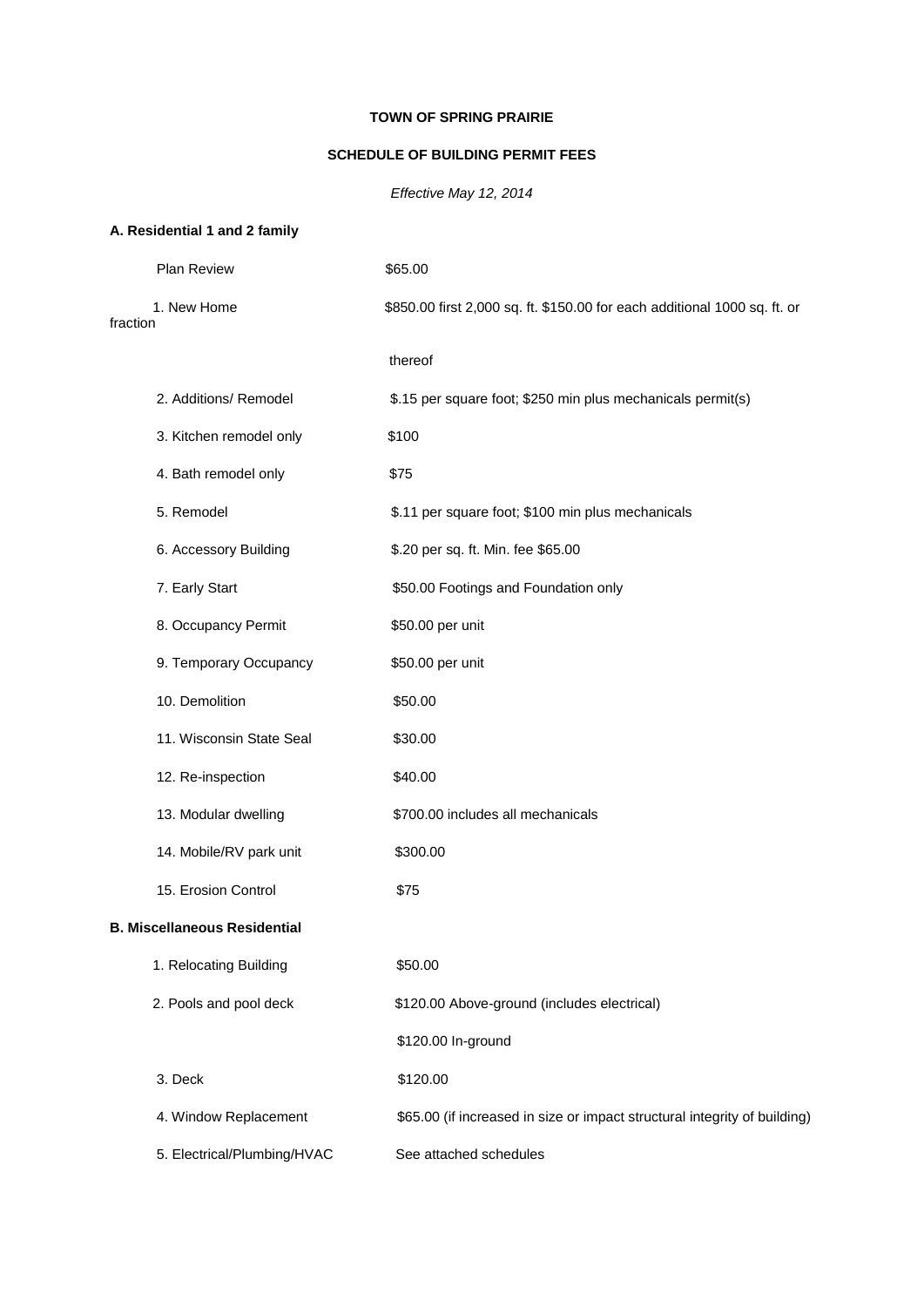| 6. Driveway Culvert | \$75 |
|---------------------|------|
| 7.911 Address Sign  | \$30 |

### **C. Commercial**

| Plan Review: New/Addition | \$75.00                                          |
|---------------------------|--------------------------------------------------|
| 1. New Construction       | \$.17 per sq. ft. Min. \$400.00 plus mechanicals |
| 2. Additions              | \$.17 per sq. ft. Min. \$300.00 plus mechanicals |
| 3. Electrical             | \$45.00 base fee plus \$.05 per sq. ft.          |
| 4. Plumbing               | \$45.00 base fee plus \$.05 per sq. ft.          |
| 5. HVAC                   | \$45.00 base fee plus \$.05 per sq. ft.          |
| 6. Remodel                | \$.17 per sq. ft. Min. \$200.00 plus mechanicals |
| 7. Tenant finish          | \$.14 per sq. ft. Min. \$150.00 plus mechanicals |
| 8. Early Start            | \$75.00 footing and foundation only              |
| 9. Occupancy Permit       | \$60.00 per unit                                 |
| 10. Temporary Occupancy   | \$60.00 per unit                                 |
| 11. Change of use Permit  | \$60.00                                          |
| 12. Demolition            | \$75.00                                          |
| 13. Re-inspection         | \$50.00                                          |
| 14. Deck                  | \$150.00                                         |
| 15. Erosion Control       | \$75 up to 1.99 acres                            |
|                           | \$150 2 or more acres                            |

#### **D. Miscellaneous Commercial**

| 1. Relocating Building     | \$50.00               |
|----------------------------|-----------------------|
| 2. Pools                   | \$150.00 Above-ground |
|                            | \$300.00 In-ground    |
| 3. Cell Towers             | \$1,000.00 (New)      |
| Modifications or additions | \$120.00              |
| 4. Other                   | \$60.00 minimum       |
| 5. Driveway Culvert        | \$75                  |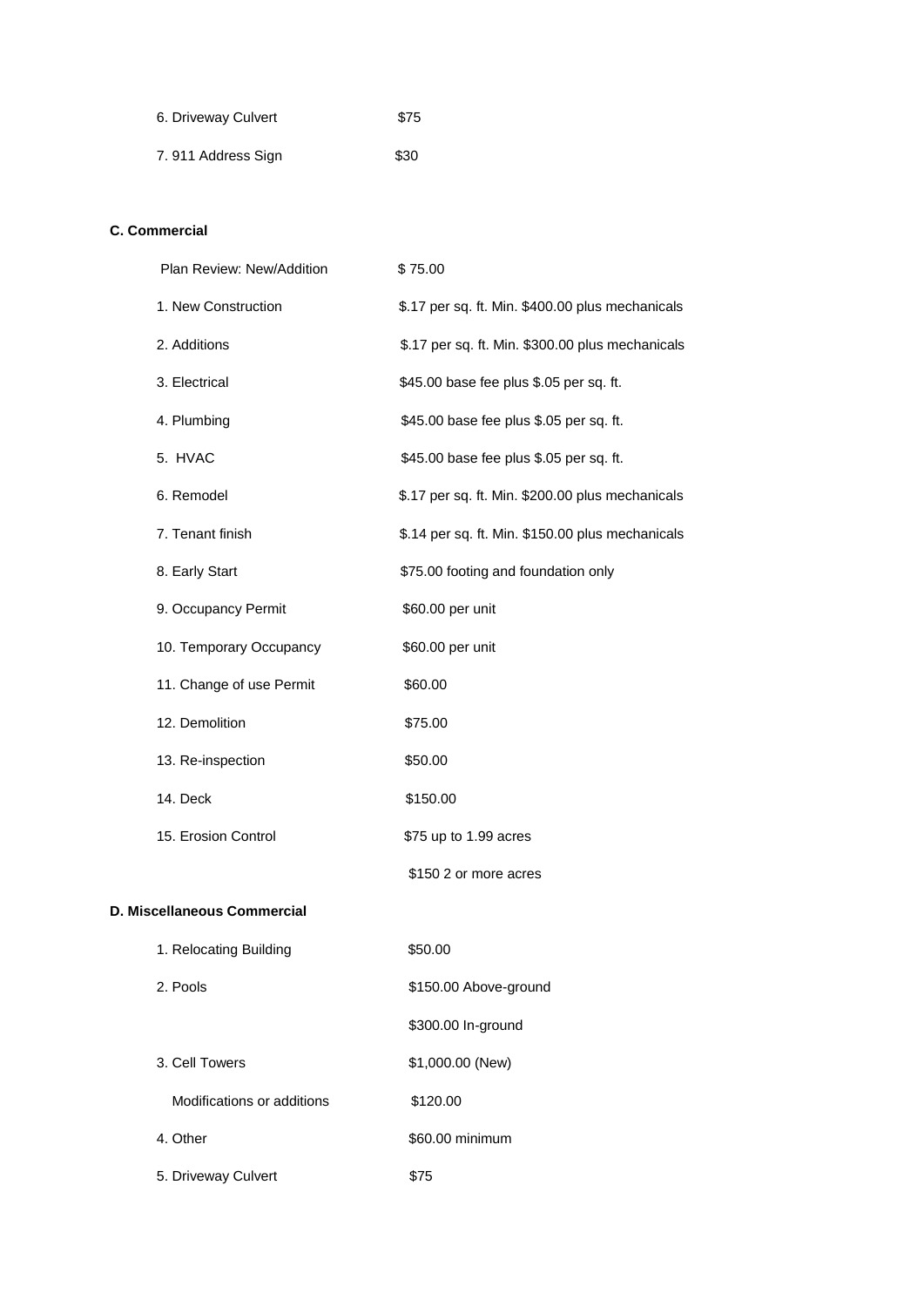#### **E. Agricultural Building**

| 1. New Construction            | \$.07 per square foot Minimum \$100.00 plus mechanicals |
|--------------------------------|---------------------------------------------------------|
| 2. Re-inspection               | \$40.00                                                 |
| 3. Erosion Control             | \$75                                                    |
| 4. Demolition                  | \$60                                                    |
| 5. Driveway Culvert            | \$75                                                    |
| <b>F. Miscellaneous</b>        |                                                         |
| Failure to call for inspection | \$50.00                                                 |

Double fees are due if work starts without a permit except in emergencies. This includes the demolition or removal of

anything as well as land disturbance without at least a phone call to the inspector to inform him of the job.

#### **G. Notes**

- 1. Square footage calculation shall include all floor levels, crawlspaces, basements, decks, garages and porches and shall be based on outside perimeter of the building.
- 2. For individual mechanical fees see attached schedules
- 3. A street address must be received from Walworth County before a building permit will be issued for any new single family residence or construction on a vacant parcel.

#### **Town of Spring Prairie**

#### **Electrical Permit Fees**

*May 12, 2014*

| RESIDENTIAL: Addition/Remodel | \$65 |
|-------------------------------|------|
|-------------------------------|------|

AGRICULTURE: Addition/Remodel \$65

COMMERCIAL: Addition/Remodel \$75

#### **REPLACEMENT, MODIFICATION AND MISCELLANEOUS**

| Service - Residential    | \$80 | up to 200 amps          |
|--------------------------|------|-------------------------|
|                          | \$15 | each additional 100 amp |
| Service - Commercial     |      | $$120$ up to 200 amps   |
|                          |      | \$125 201-320 amps      |
|                          |      | \$175 321 to 1000 amps  |
| Generator                | \$10 |                         |
| Feeder Panel             | \$15 |                         |
| <b>Power Receptacles</b> | \$15 | 230 to 480 volts        |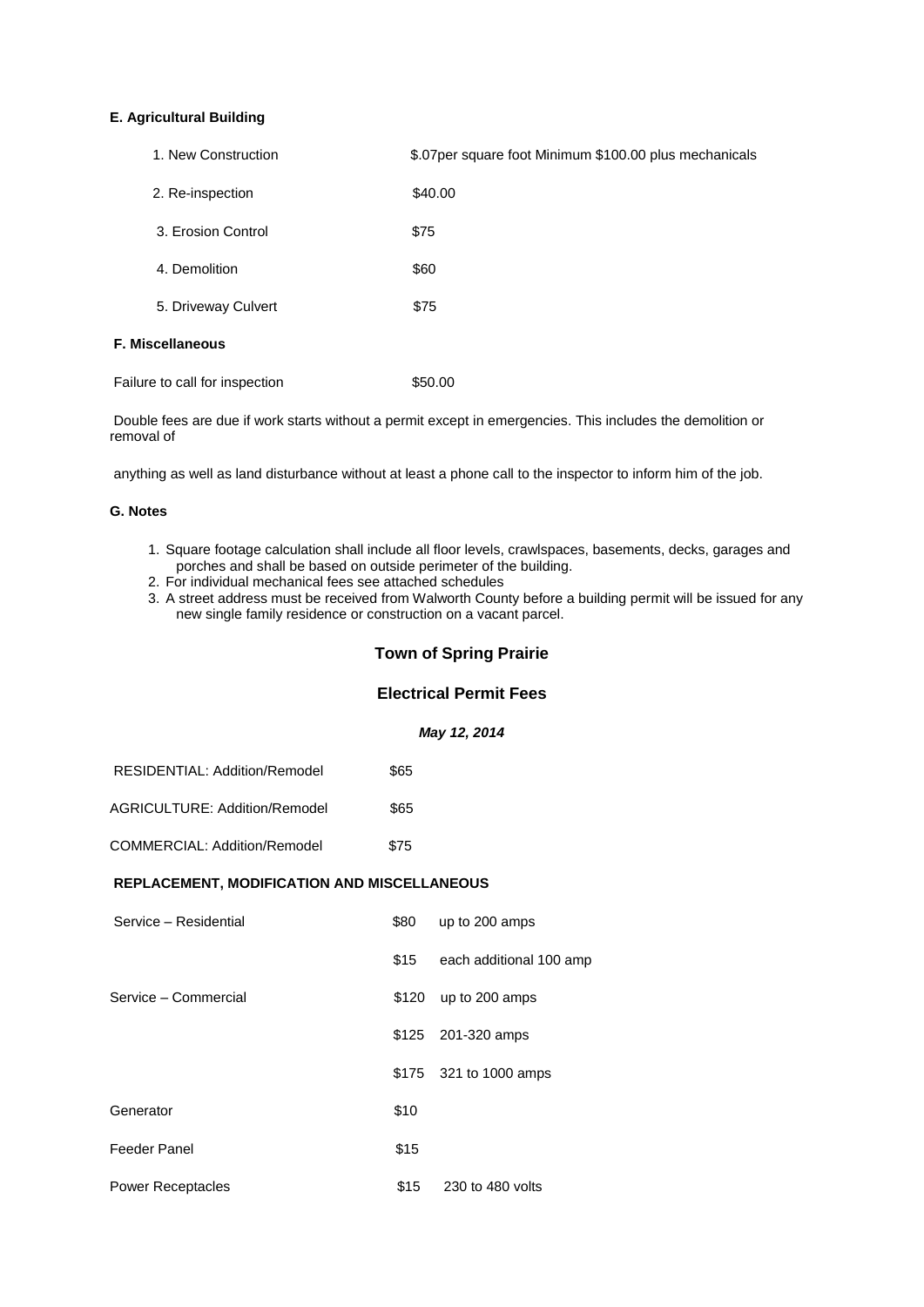Alarm System  $$25$ 

#### Other \$40 per inspection

#### *Minimum permit fee - \$65; fees double if work is started without a permit*

## **Town of Spring Prairie**

## **Plumbing Permit Fees**

## *May 12, 2014*

| Miscellaneous                        | \$40 per inspection |
|--------------------------------------|---------------------|
| <b>COMMERCIAL: Addition/Remodel</b>  | \$75                |
| AGRICULTURE: Addition/Remodel        | \$65                |
| <b>RESIDENTIAL: Addition/Remodel</b> | \$65                |

*Minimum permit fee - \$65; fees double if work is started without a permit*

## *Town of Spring Prairie*

## *HVAC Permit Fees*

## *May 12, 2014*

| <b>RESIDENTIAL: Addition/Remodel</b> | \$65 |  |
|--------------------------------------|------|--|
| <b>AGRICULTURE: Addition/Remodel</b> | \$65 |  |
| <b>COMMERCIAL: Addition/Remodel</b>  | \$75 |  |

## *REPLACEMENT, MODIFICATION AND MISCELLANEOUS*

#### *Fees in addition to basic permit fee above*

| <b>Furnace – Indoor/Outdoor</b> | 1 or 2 family     | \$25 each |
|---------------------------------|-------------------|-----------|
|                                 | <b>Commercial</b> | \$40 each |
| <b>Air Conditioner</b>          | 1 or 2 family     | \$25      |
|                                 | <b>Commercial</b> | \$40      |
| <b>Duct Alteration</b>          | 1 or 2 family     | \$25      |
|                                 | <b>Commercial</b> | \$30      |
| <b>Exhaust System</b>           | 1 or 2 family     | \$15      |
|                                 | <b>Commercial</b> | \$40      |
| Fireplace/Woodburner            |                   | \$25 each |